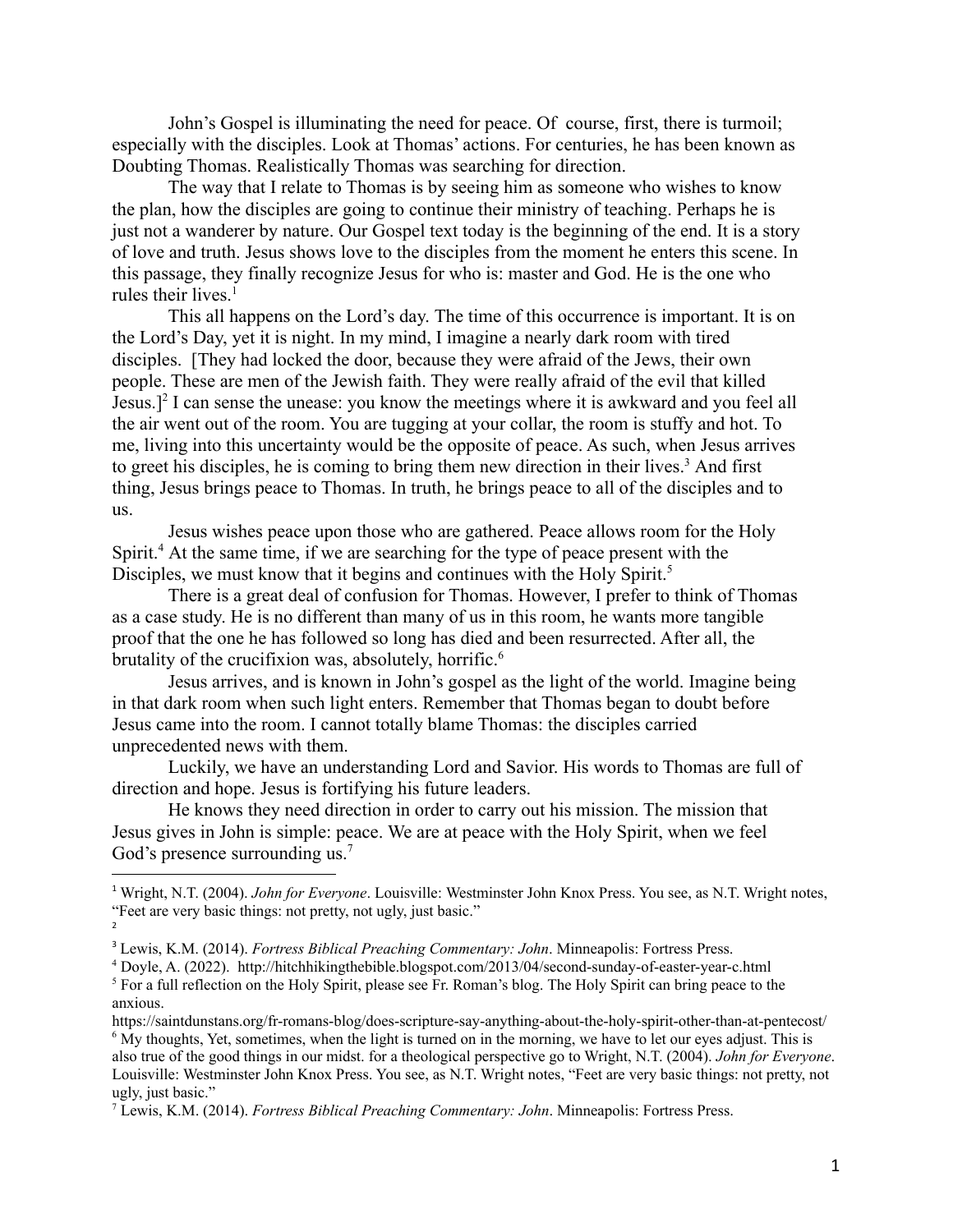I can feel the temperature in the room go down as the disciples imagine Jesus' new life being breathed upon them. They are a part of a new world view: they must leave their safe bubble and begin Jesus' ministry in a way they never imagined.

The disciples' reaction is not unlike our own to new ideas: when we talk about church growth the questions of scarcity often arise. Will there be enough resources for all of us? Will the priest have enough time for more members in their flocks? How can we feel God's peace in a world with so much pain?

The scripture today is clear: by sharing God's peace with each other using The Holy Spirit.<sup>8</sup>

We must let go of our past selves if we are desiring to move forward. This text is a call to bravery.<sup>9</sup>

[We find Christ's peace by trusting, the Greek word for "believe" in our text is nuanced. The word could well mean believing. It could also mean trusting.

Therefore, it is hard to know the extent of Thomas' unbelief. Was it a lack of trust in Christ's divinity, or an unbelief in the circumstances? Whichever one is true, it is not hard to imagine that there was a great deal of distress. $]^{10}$ 

Christ's peace is missing for us when we are unable to see God in the ordinary, and in the testimonies surrounding us. Think of what is happening in our world.<sup>11</sup> The world is expanding, changing, and values are always shifting. As Christians we are called to remain steadfast to our beliefs, while adapting to new methods of sharing the good news. It is with this strength that we are able to connect to others outside of our church.<sup>12</sup>

Once we see exactly who Jesus is in our lives, the next step is to see his vision for the future.<sup>13</sup> Through our baptism, we are part of the priesthood of all believers. When the church was in the early stages, it was common for a priest to be a jack-of-all-trades. However, now, as we read the account of Christ coming and wishing peace to his disciples, I think that we all can see we cannot be all things to all people. Our faith is unique to our own identity. Some people can not see and instantly believe. Some people can see and believe.

<sup>8</sup> Lewis, K.M. (2014). *Fortress Biblical Preaching Commentary: John*. Minneapolis: Fortress Press.

<sup>9</sup> Doyle, A. (2022). http://hitchhikingthebible.blogspot.com/2013/04/second-sunday-of-easter-year-c.html

<sup>&</sup>lt;sup>10</sup> Large parts of this section were left out at 9:00 a.m. to save time. [Schreiner-Such,](https://www.workingpreacher.org/authors/rene-such-schreiner) R. (2022). Commentary on John [20:19-31.](https://www.workingpreacher.org/authors/rene-such-schreiner)

[https://www.workingpreacher.org/commentaries/revised-common-lectionary/second-sunday-of-easter-3/commentary](https://www.workingpreacher.org/authors/rene-such-schreiner) [-on-john-2019-31-18](https://www.workingpreacher.org/authors/rene-such-schreiner)

<sup>&</sup>lt;sup>11</sup> or in our diocese: a push toward church planting and spiritual growth. Bishop Doyle is very excited about the possible mission field: the unchurched. From having heard him speak recently a few times, he seems, at least to this curate, to be strengthened by his flock - the entire Diocese of Texas.

 $12$  My thoughts: Going back to Bishop Doyle's vision for the diocese, part of what he told us weeks ago was his intention to connect more people with a faith in Christ. Doyle, A. (2022).

http://hitchhikingthebible.blogspot.com/2013/04/second-sunday-of-easter-year-c.html

<sup>&</sup>lt;sup>13</sup> This means we have to be active in our faith. In our text, Jesus wants to fill our spiritual buckets to the brim, however, he wants us to then share that faith with others. When we do this, we do not focus on ourselves, rather, we focus on the mission ahead of us.